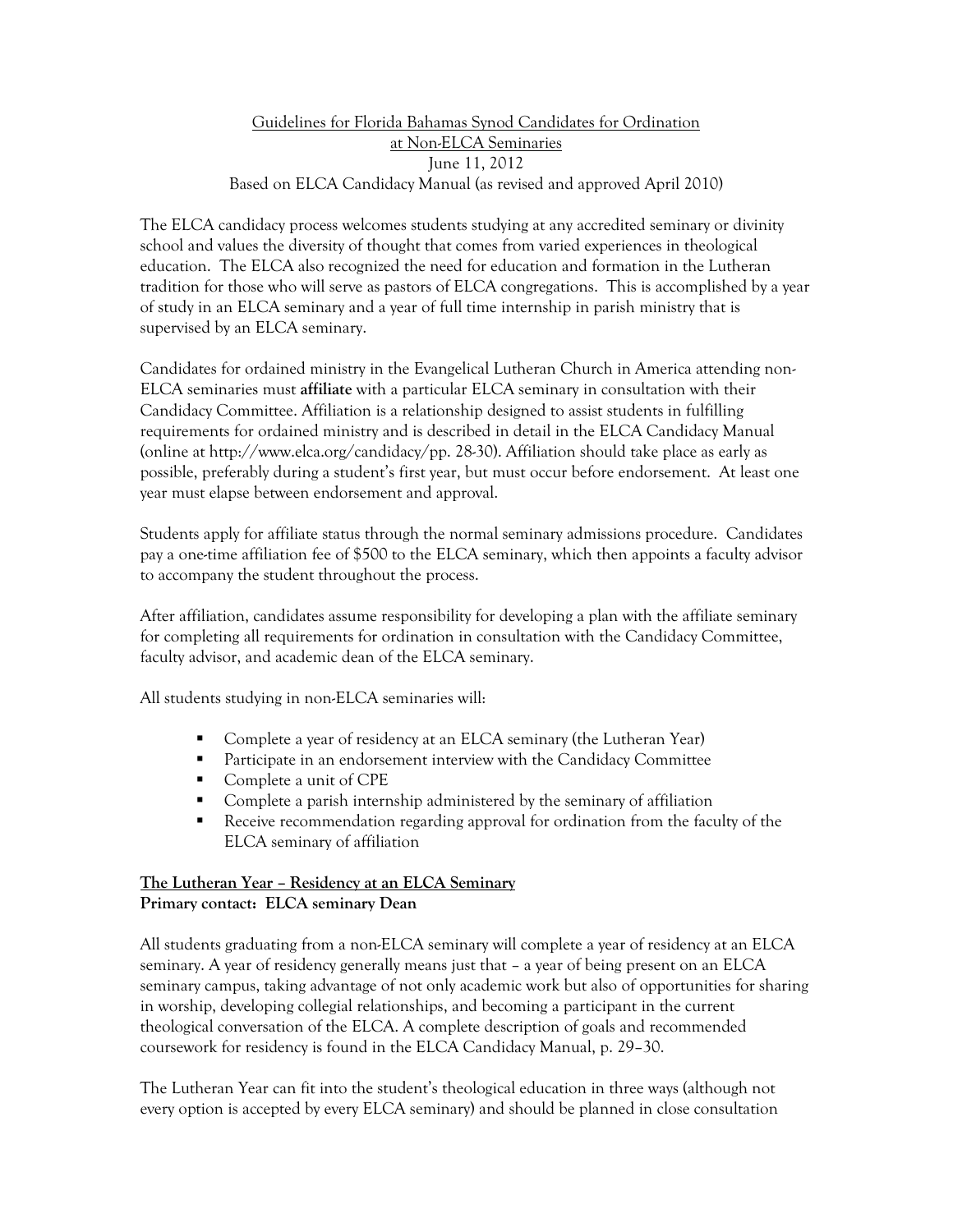with the Candidacy Committee, the ELCA seminary's academic dean and the ELCA seminary faculty advisor:

- 1. The student can complete an M.Div. at a non-ELCA seminary and then attend an ELCA seminary for the Lutheran Year. This is the least complicated option, but will extend the student's education by one year. The student may apply to an STM program at the ELCA seminary and complete much of the work toward that degree during the Lutheran Year. It is possible, however, that the Lutheran Year will include courses not at the advanced level needed to count toward an STM.
- 2. The student may complete the Lutheran Year as the second or third year of the M.Div. and transfer the credit earned back to the non-ELCA seminary from which the student plans to receive their final degree. In this case, the student needs to consider carefully how the Lutheran Year courses will fit into the degree requirements at that seminary. In addition, the student needs to ascertain whether the non-ELCA seminary will accept a full year of transfer credit.
- 3. The student may complete a portion of his or her work at a non-ELCA seminary, transfer to an ELCA seminary, and receive an M.Div. from the ELCA seminary. In this case, the student must be in early and close contact with the dean at the ELCA seminary to ensure that the program at the non-ELCA seminary matches the ELCA seminary curriculum as closely as possible. The student may need to do more than one year of work at an ELCA seminary to complete all requirements for the M.Div.

The student should discuss these options with the Candidacy Committee and with the academic dean at the ELCA seminary of affiliation. Specific coursework for the Lutheran year is determined by the dean of the ELCA seminary, in consultation with the Candidacy Committee.

Because the purpose of the Lutheran Year is to provide both education and formation, normally it is not waived or reduced in length. In exceptional cases, the requirement may be waived in full or in part for students who have a strong background in Lutheran studies. In all such cases, the decision will be made at the time of endorsement by the Candidacy Committee in consultation with the ELCA seminary of affiliation, and if possible, with the student's non-ELCA seminary. Such a decision must also receive final approval from the ELCA's Congregational Mission and Support Unit. In such a case, however, the ELCA seminary faculty must still make a recommendation concerning final approval for ordination (see below). The ELCA Candidacy Manual outlines circumstances under which a waiver of residency might be considered.

### **Endorsement**

#### **Primary contact: Candidacy committee**

For students at a non-ELCA seminary, the normal endorsement panel will be replaced by an endorsement interview with the Candidacy Committee. The Candidacy Committee may request recommendations in writing from the student's faculty at both the non-ELCA and ELCA seminaries (Candidacy Manual, p. 28). Endorsement interviews for students who do a Lutheran Year prior to internship are most often scheduled in the fall of the year when endorsement panels are held for middlers at the ELCA seminary. Students who wish to be endorsed on a different schedule should make arrangements with the candidacy committee. Endorsement must precede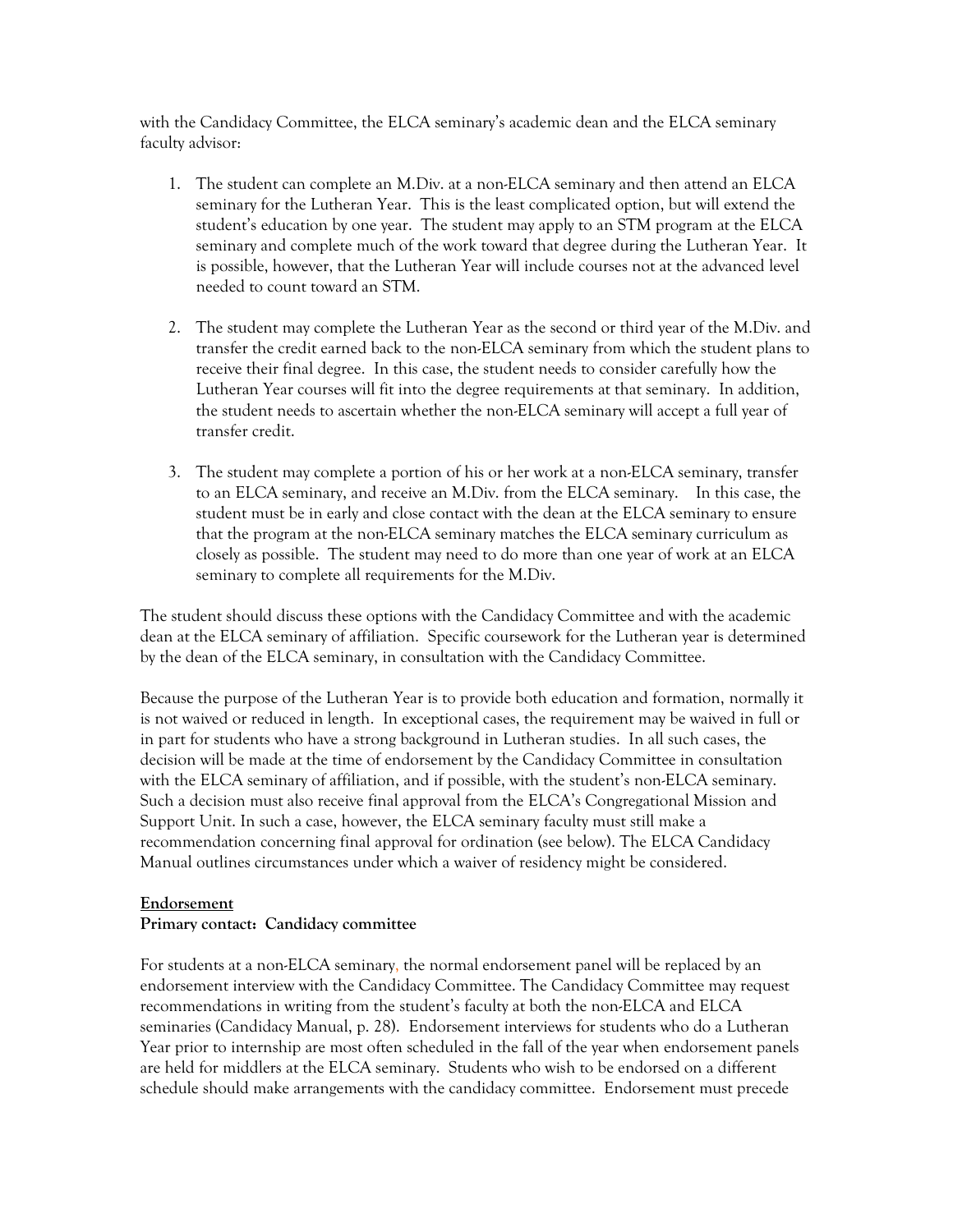internship placement and there must be at least one year between endorsement and the final approval of a candidate.

## **Clinical Pastoral Education (CPE) Primary Contact: ELCA seminary contextual education department**

Candidates must fulfill four hundred hours of supervised clinical ministry for ordination, typically through completion of one unit of clinical pastoral education (CPE). Fulfillment of the CPE requirement may be arranged either through the candidate's non-ELCA seminary or through the ELCA seminary of affiliation. When the candidate completes this requirement through a non-ELCA seminary, the candidate must consult with the ELCA seminary of affiliation to ensure that the program meets the ELCA ordination standard.

### **Internship**

### **Primary contact: ELCA seminary contextual education department.**

The ELCA seminary of affiliation supervises the internship process in consultation with the Candidacy Committee. Students must be endorsed prior to internship assignment. The Florida-Bahamas Synod also prefers that students complete CPE and the Lutheran Year before internship. This schedule best prepares students for internship and also allows participation in the normal placement process (which varies fairly widely by seminary.) Some ELCA seminaries require that certain courses be completed before internship. It is the student's responsibility, in consultation with the faculty advisor and the contextual education director of the affiliated ELCA seminary, to meet all such requirements.

### **Faculty approval Primary contact**: **ELCA seminary Dean**

A faculty approval panel will be held prior to the Candidacy Committee's approval interview in order to provide a recommendation regarding approval for the committee's consideration. ELCA seminaries have different deadlines for approval essays and different requirements for the number of months of internship that must be completed before the faculty will consider a decision. The timing of the approval process should be discussed early in the student's career to aid in planning and to make transitions as smooth as possible. Detailed information regarding the assignment process, including all important deadlines, can be found at [www.elca.org/assignment.](http://www.elca.org/assignment) Students for whom the Lutheran Year is waived also must receive recommendation from the faculty of the ELCA seminary of affiliation for approval for ordination. The process is described in the Candidacy Manual (p. 30).